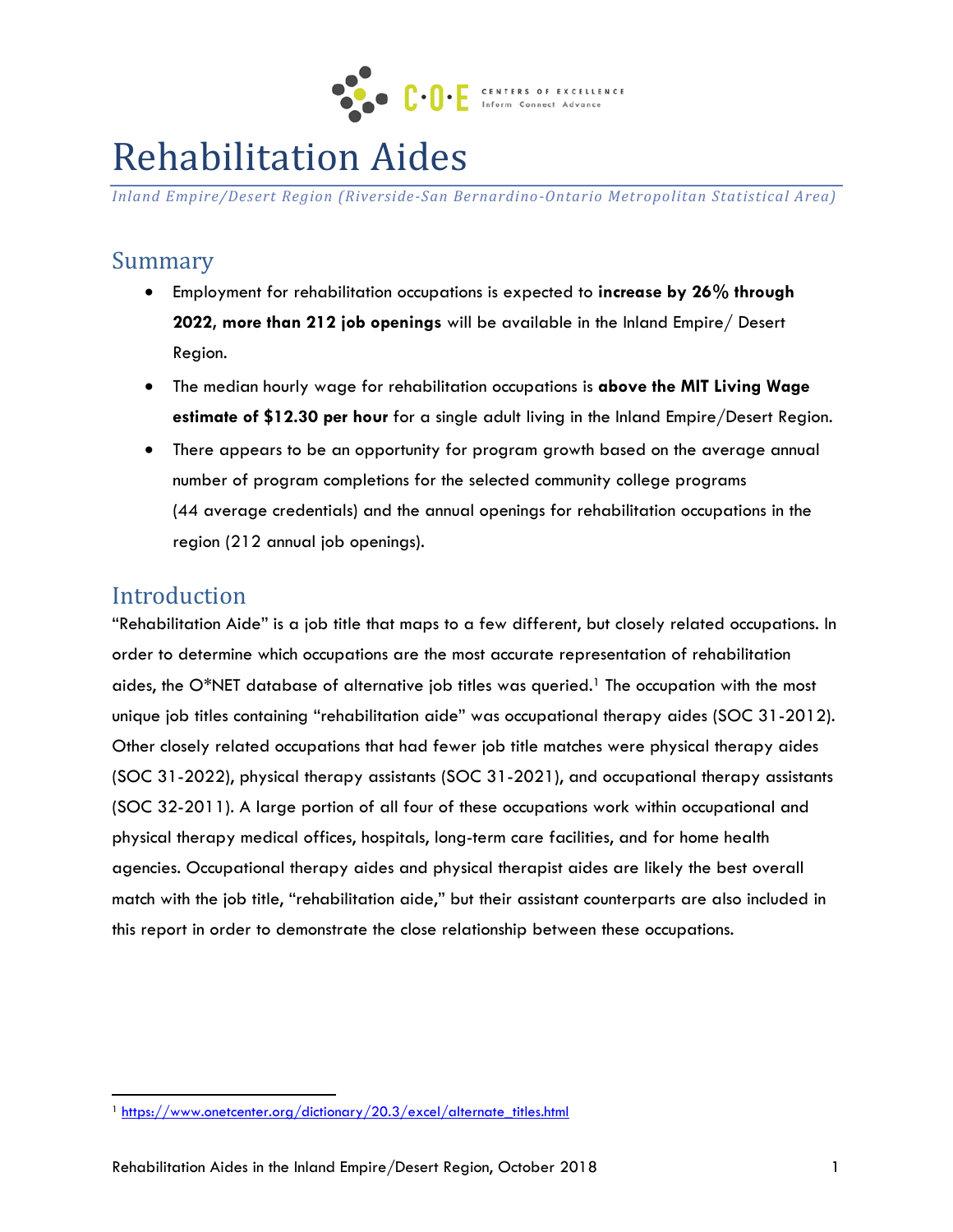

Occupational and physical therapy assistants typically require an associate degree as well as a state certification for employment. Meanwhile, occupational and physical therapy aides only require a high school diploma and receive on-the-job training. As the typical entry-level of education required for each occupation increases, so does the income (see Exhibit 4 for wage information for each occupation). Exhibit 1 displays the hierarchical relationship of occupational and physical therapists and their corresponding assistants and aides. The occupations within the red rectangle are detailed in the following pages and are referred to collectively as "rehabilitation occupations" for the remainder of this report.

**Occupational Therapists Occupational Therapy Asssitants Occupational Therapy** Aides Physical Therapists **Physical Therapist Assistants** Physical **Therapist** Aides **Typical Entry Level Education** High school diploma or equivalent Master's or Doctoral degree Associate degree

*Exhibit 1: Hierarchical relationship of occupational and physical therapy occupations* 

For an occupational outlook from the Bureau of Labor Statistics, please visit the following links for additional information about these occupations.

- Occupational Therapy Assistants and Aides: <https://www.bls.gov/ooh/healthcare/occupational-therapy-assistants-and-aides.htm>
- Physical Therapist Assistants and Aides: <https://www.bls.gov/ooh/healthcare/physical-therapist-assistants-and-aides.htm>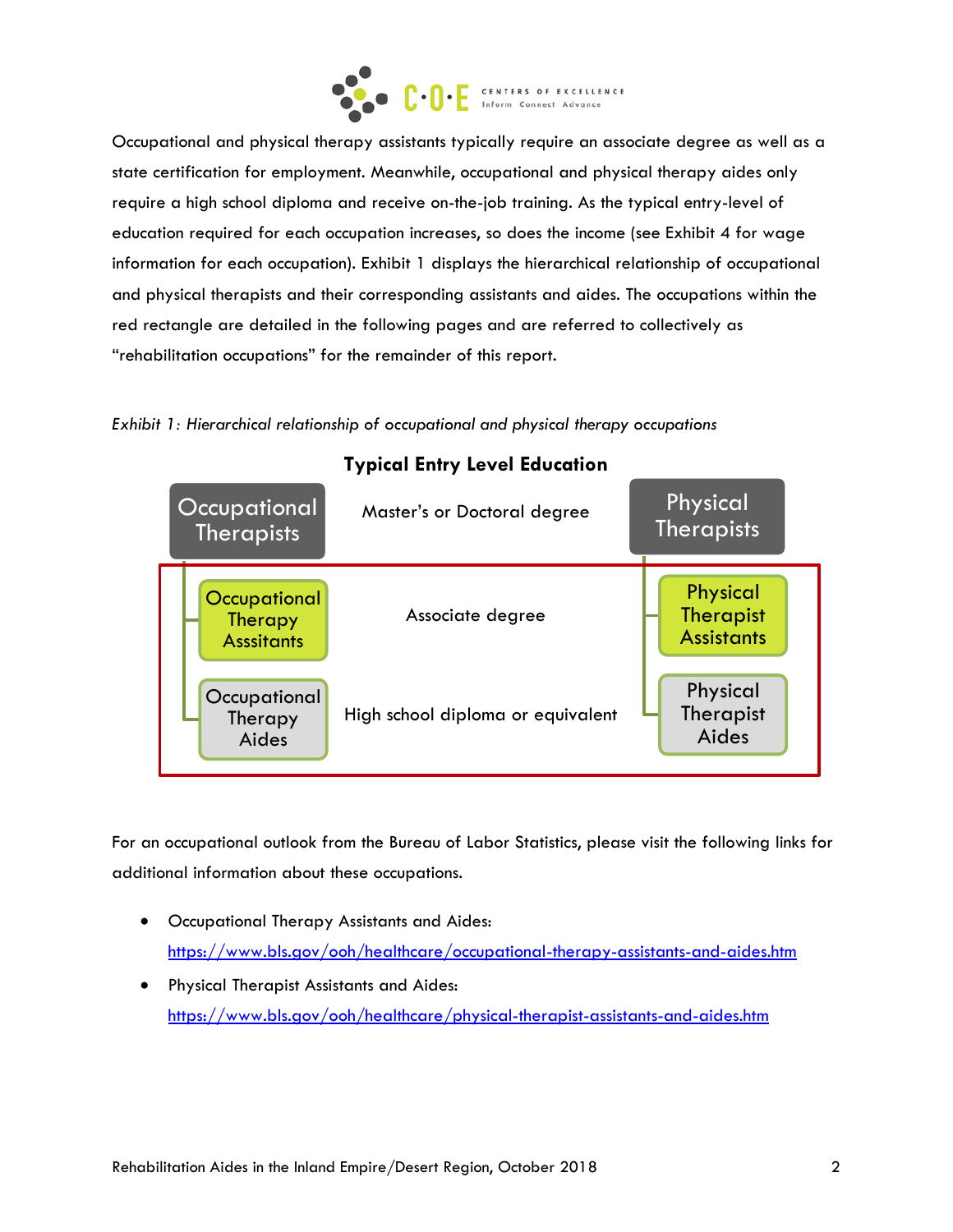

# Job Opportunities

In 2017, there were 1,147 rehabilitation occupational jobs in the Inland Empire/Desert region. Across the region, employment related to this occupational group is expected to increase by 26% through 2022. Employers will need to hire 1,062 workers over the next five years to fill new jobs and to backfill jobs that workers are leaving – including retirements. Exhibit 2 displays the projected growth for rehabilitation occupations in the region.

| Extribit E. The year projections for rendbilitation occupations in the middle Empire/ Desert Region | 2017 Jobs | $5-Yr$ %<br>Change<br>(New Jobs) | $5-Yr$<br><b>Openings</b><br>$(New +$<br>Replacement<br>Jobs) | Annual<br><b>Openings</b><br>$(New +$<br>Replacement<br>Jobs) | $%$ of<br>workers<br>age $55+$ |
|-----------------------------------------------------------------------------------------------------|-----------|----------------------------------|---------------------------------------------------------------|---------------------------------------------------------------|--------------------------------|
| <b>Rehabilitation Aides</b>                                                                         | 1,147     | 26%                              | 1,062                                                         | 212                                                           | 11%                            |
| Source: EMSI 2018.3                                                                                 |           |                                  |                                                               |                                                               |                                |

*Exhibit 2: Five-year projections for rehabilitation occupations in the Inland Empire/Desert Region*

Over the last 12 months (October 2017 to September 2018), there were 372 advertisements (ads) for rehabilitation occupations in the Inland Empire/Desert Region. The average time to fill for these occupations in the Inland Empire/Desert Region is about four days longer than the nation as a whole. This indicates that it is somewhat more difficult for a local employer to find qualified candidates to fill their open positions than it is nationally. Exhibit 3 shows the number of job ads posted during the last 12 months along with the regional and national average time to fill for rehabilitation occupations.

| <b>Occupation</b>                         | <b>Job Ads</b> | <b>Regional Average Time</b><br>to Fill (Days) | <b>National Average Time</b><br>to Fill (Days) |
|-------------------------------------------|----------------|------------------------------------------------|------------------------------------------------|
| <b>Physical Therapist Assistants</b>      | 203            | 43                                             | 39                                             |
| Occupational Therapy<br><b>Assistants</b> | 137            | 50                                             | 45                                             |
| Occupational Therapy Aides                | 22             | 31                                             | 28                                             |
| <b>Physical Therapist Aides</b>           | 10             | 29                                             | 26                                             |
| Total                                     | 372            | ٠                                              | $\blacksquare$                                 |

*Exhibit 3: Employer job ads and time to fill for rehabilitation occupations in the Inland Empire/Desert Region during the last 12 months, October 2017 – September 2018*

Source: Burning Glass – Labor Insights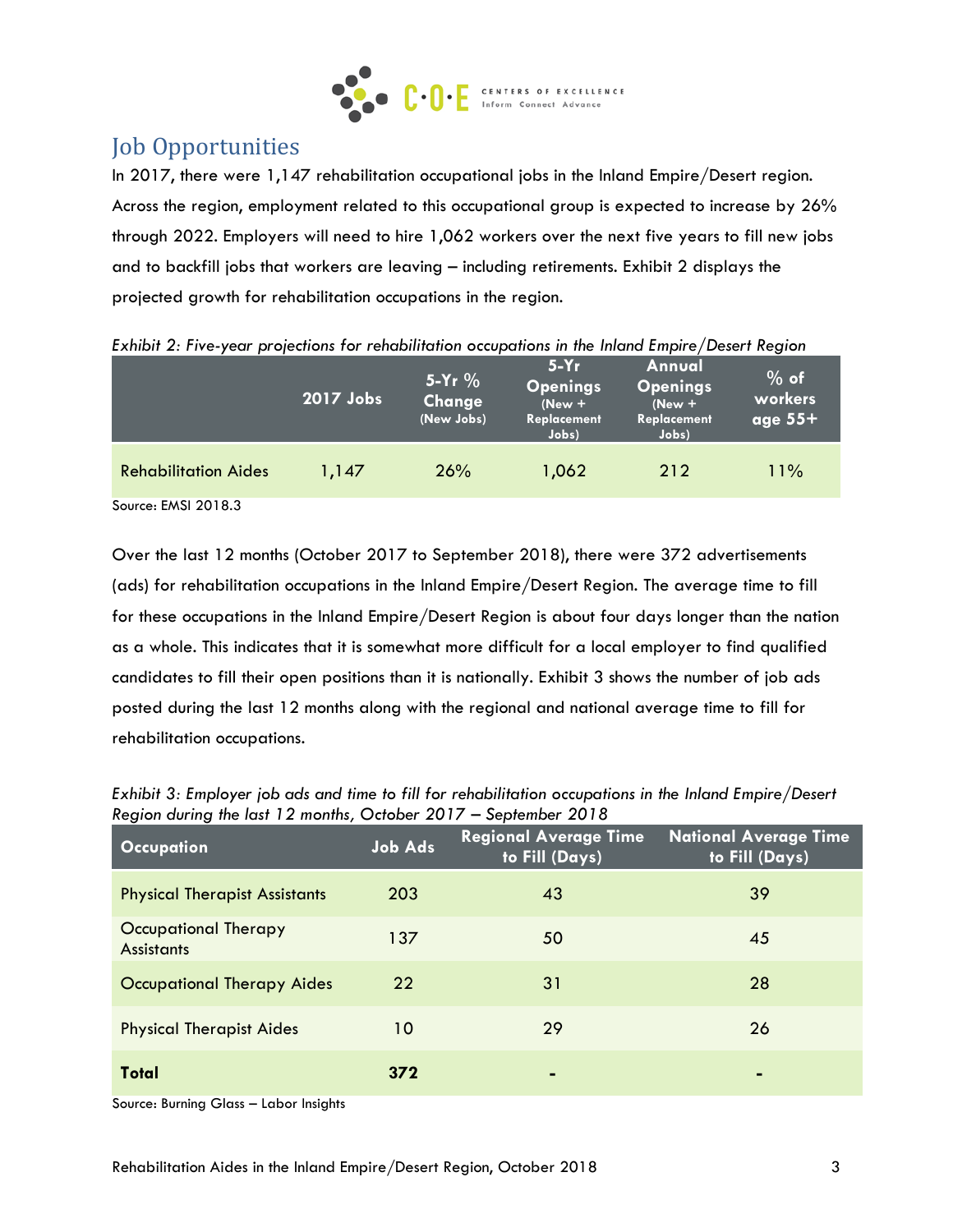

## **Earnings**

The median wage for rehabilitation occupations is above the MIT Living Wage estimate of \$12.30 per hour, or \$25,584 annually for a single adult living in the Inland Empire/Desert Region. Except for physical therapist aides, this median wage is also sufficient for two adults and one child (\$14.50 per hour, per adult or \$30,160 annually for each adult). See Exhibit 4 for wage information.

| <b>Occupation</b>                         | <b>Entry to Experienced</b><br><b>Hourly Earnings Range*</b> | Median Wage* | Avg. Annual<br><b>Earnings</b> |
|-------------------------------------------|--------------------------------------------------------------|--------------|--------------------------------|
| Occupational Therapy<br><b>Assistants</b> | \$30.85 to \$37.11                                           | \$34.07      | \$68,500                       |
| <b>Physical Therapist Assistants</b>      | \$29.42 to \$37.16                                           | \$33.30      | \$69,300                       |
| <b>Occupational Therapy Aides</b>         | $$13.59$ to $$16.85$                                         | \$15.21      | \$32,700                       |
| <b>Physical Therapist Aides</b>           | $$11.62$ to $$15.62$                                         | \$13.42      | \$30,100                       |

#### *Exhibit 4: Earnings for rehabilitation occupations in the Inland Empire/Desert Region*

Source: EMSI 2018.3

\*Entry Hourly is 25th percentile wage, the median is 50th percentile wage, experienced is 75th percentile wage.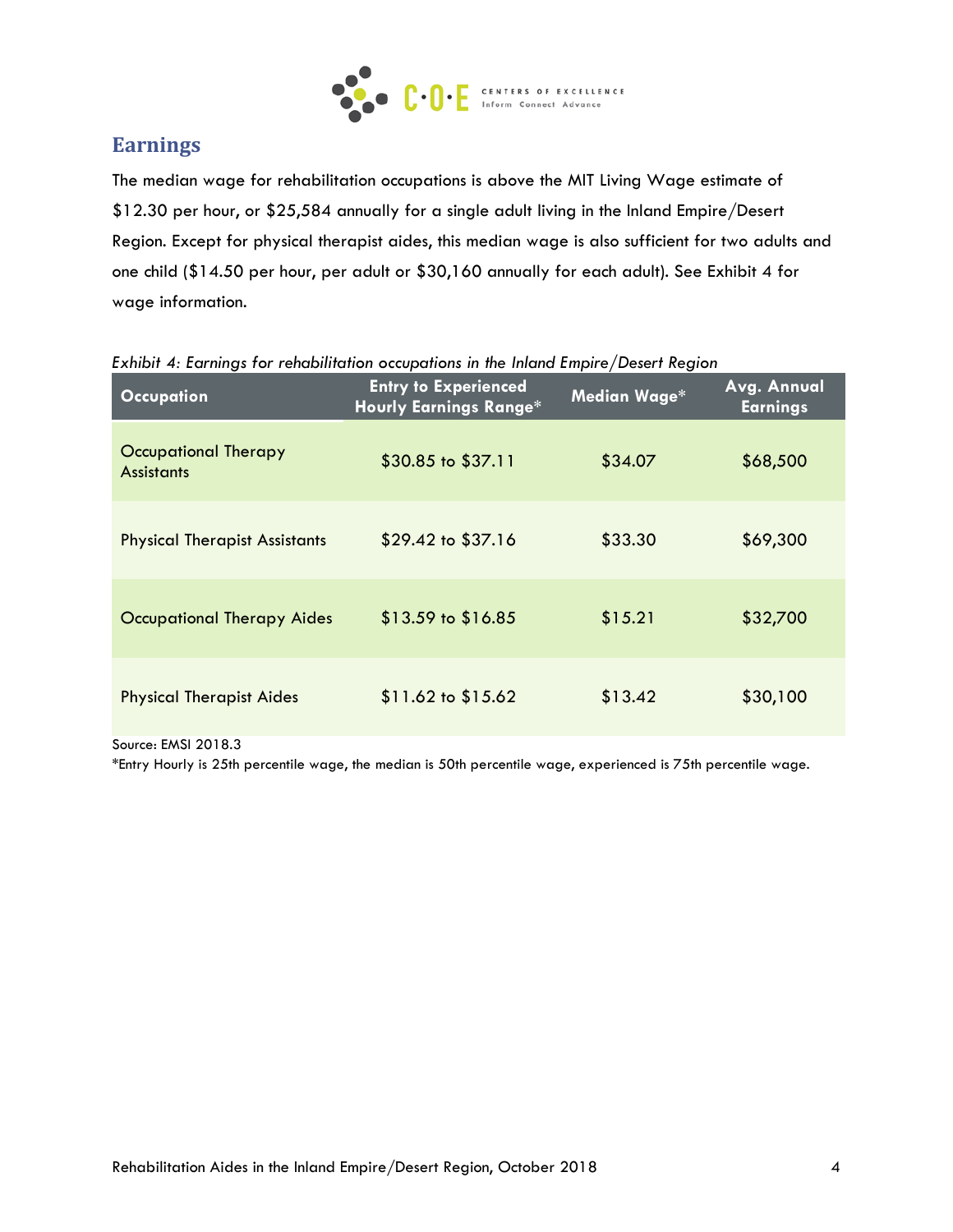

## **Work Locations, Employers, Skills, Education, and Certifications**

Exhibit 5 displays the top employers posting job ads for rehabilitation occupations during the last

12 months.

*Exhibit 5: The top employers posting job ads for rehabilitation occupations in the Inland Empire/Desert Region during the last 12 months, October 2017 – September 2018*

| <b>Occupation</b>                       | <b>Top Employers</b>                                                                     |
|-----------------------------------------|------------------------------------------------------------------------------------------|
| Physical Therapist Assistants $(n=141)$ | Loma Linda University Health/Hospital<br><b>FeldCare Connects</b><br>$\bullet$           |
| Occupational Therapy Assistants (n=89)  | <b>HCR ManorCare</b><br>$\bullet$<br>Loma Linda University Health/Hospitals<br>$\bullet$ |
| Occupational Therapy Aides (n=22)       | • Select Medical<br>Vibra Healthcare<br>$\bullet$                                        |
| Physical Therapist Aides (n=9)          | Therapy Pros Physical Therapy<br><b>Arrowhead Orthopaedics</b><br>$\bullet$              |
| Source: Burning Glass - Labor Insights  |                                                                                          |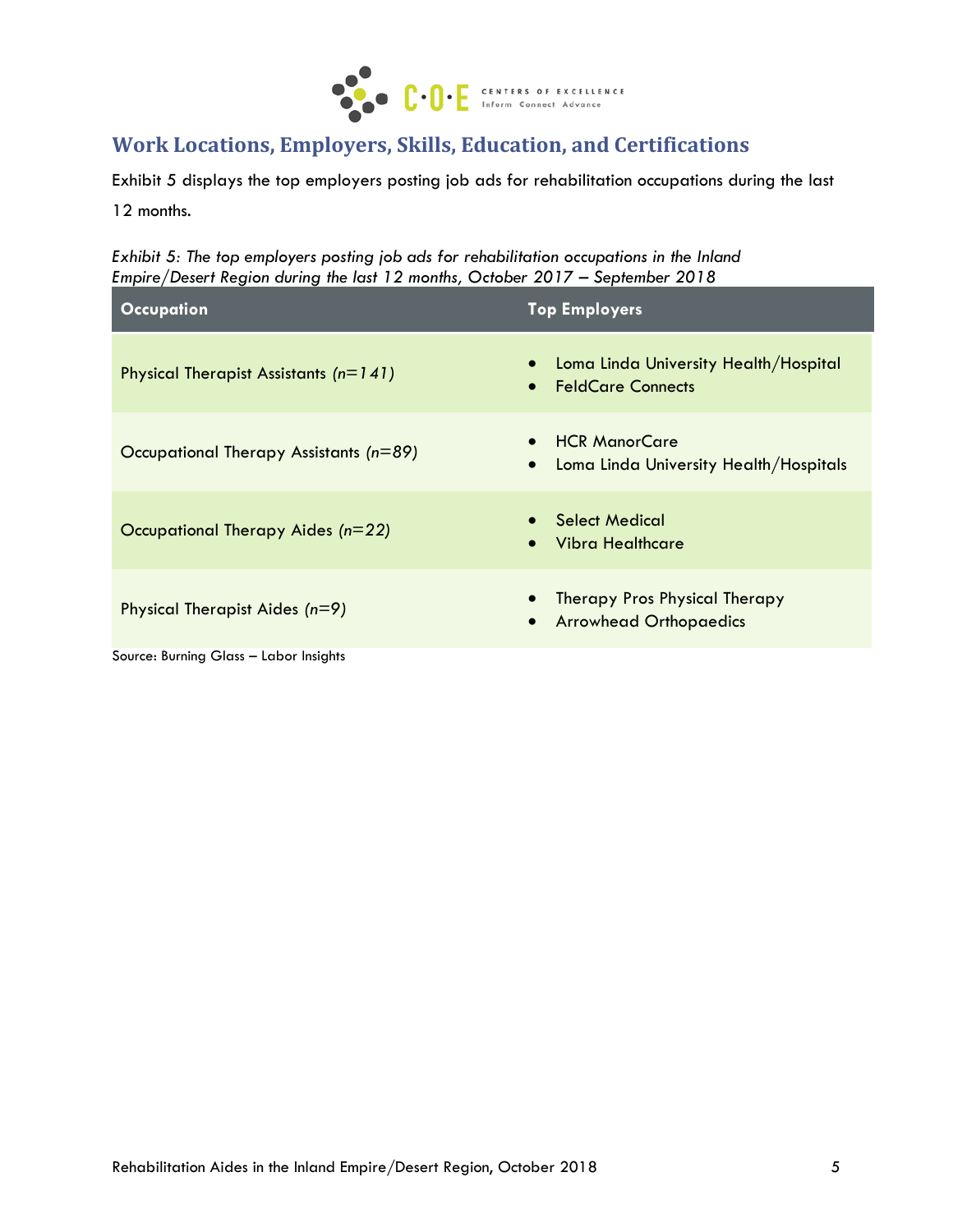

Exhibit 6 lists the in-demand skills that employers are seeking when looking for workers to fill positions with occupational therapy aides. Specialized skills are occupation-specific skills employers are requesting for industry or job competency. Employability skills are general abilities that employers are looking for beyond job-specific skills and work experience to help drive business activity. These are often referred to as "soft skills."

| <b>Occupation</b>                                                                    | <b>Specialized skills</b>                                                                                                     | <b>Employability skills</b>                                                                                |
|--------------------------------------------------------------------------------------|-------------------------------------------------------------------------------------------------------------------------------|------------------------------------------------------------------------------------------------------------|
| <b>Physical Therapist</b><br>Assistants $(n=153)$                                    | Rehabilitation<br>$\bullet$<br><b>Treatment Planning</b><br><b>Acute Care</b><br>$\bullet$                                    | <b>Communication Skills</b><br>Teamwork/Collaboration<br><b>Detail-Oriented</b><br><b>Microsoft Office</b> |
| $\bullet$<br>Occupational Therapy<br>$\bullet$<br>Assistants $(n=80)$<br>$\bullet$   | <b>Treatment Planning</b><br><b>Rehabilitation</b><br>$\bullet$<br>Cardiopulmonary<br><b>Resuscitation (CPR)</b><br>$\bullet$ | <b>Communication Skills</b><br>Teamwork/Collaboration<br>Energetic<br><b>Microsoft Office</b>              |
| $\bullet$<br><b>Occupational Therapy</b><br>$\bullet$<br>Aides $(n=22)$<br>$\bullet$ | <b>Rehabilitation</b><br>$\bullet$<br><b>Physical Therapy</b><br><b>Recreational Therapy</b><br>$\bullet$                     | <b>Communication Skills</b><br>Teamwork/Collaboration<br><b>Detail-Oriented</b>                            |
| $\bullet$<br><b>Physical Therapist Aides</b><br>$(n=9)$<br>$\bullet$                 | Cardiopulmonary<br><b>Resuscitation (CPR)</b><br>$\bullet$<br>Scheduling<br><b>Therapeutic Exercise</b>                       | <b>Bilingual</b><br><b>Problem Solving</b><br><b>Building Effective</b><br><b>Relationships</b>            |

*Exhibit 6: In-demand skills from employer job ads for rehabilitation occupations in the Inland Empire/Desert Region, October 2017 – September 2018*

Source: Burning Glass – Labor Insights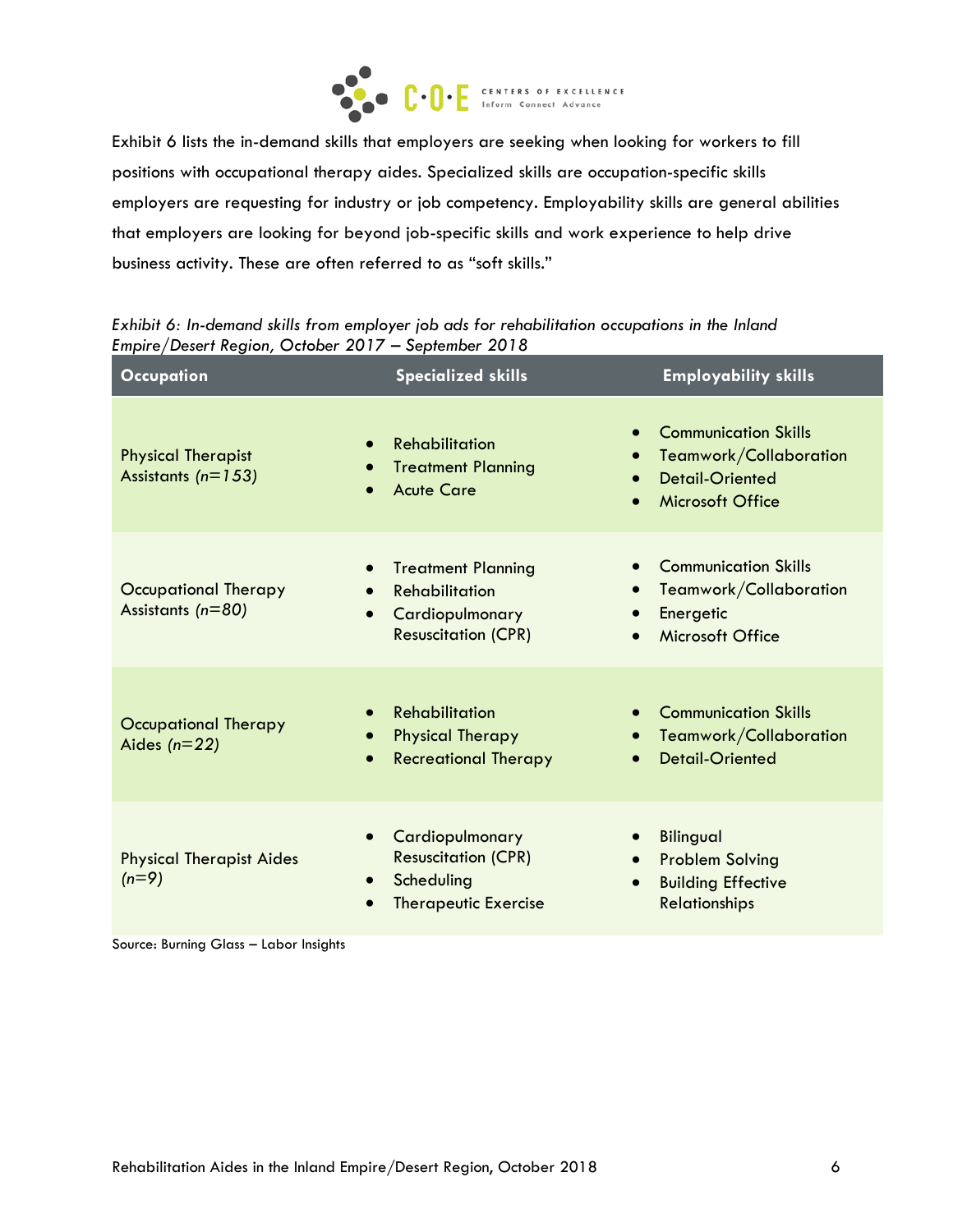

Exhibit 7 displays the entry-level education typically required to enter each occupation according to the Bureau of Labor Statistics, educational attainment for incumbent workers with "some college, no degree" and an "associate degree" according to the U.S. Census, and the minimum advertised education requirement requested by employers in online job ads. Employers posting job ads unanimously prefer candidates with a high school diploma or vocational training.

|                                                   | <b>Typical Entry-</b><br><b>Level</b>   | <b>Educational</b><br><b>Attainment</b><br>(Percentage of<br>incumbent | <b>Minimum Advertised Education Requirement</b><br>from Job Ads |                                                     |                            |                                          |  |
|---------------------------------------------------|-----------------------------------------|------------------------------------------------------------------------|-----------------------------------------------------------------|-----------------------------------------------------|----------------------------|------------------------------------------|--|
| <b>Occupation</b>                                 | <b>Education</b><br><b>Requirement</b>  | workers with a<br>Community<br><b>College-level</b><br>Education)*     | <b>Number</b><br>of Job<br>Postings<br>$(n=)$                   | High school<br>diploma or<br>vocational<br>training | <b>Associate</b><br>degree | <b>Bachelor's</b><br>degree or<br>higher |  |
| Physical<br><b>Therapist</b><br><b>Assistants</b> | Associate<br>degree                     | 65%                                                                    | 50                                                              |                                                     | 100%                       |                                          |  |
| Occupational<br>Therapy<br><b>Assistants</b>      | Associate<br>degree                     | 82%                                                                    | 27                                                              |                                                     | 100%                       |                                          |  |
| Occupational<br><b>Therapy Aides</b>              | High school<br>diploma or<br>equivalent | 82%                                                                    | 22                                                              | 100%                                                |                            |                                          |  |
| Physical<br>Therapist<br>Aides                    | High school<br>diploma or<br>equivalent | 65%                                                                    | $\boldsymbol{\mathcal{A}}$                                      | 100%                                                |                            |                                          |  |

*Exhibit 7: Educational attainment and online job ads with minimum advertised education requirements for rehabilitation occupations in the Inland Empire/Desert Region, October 2017 – September 2018*

Source: EMSI 2018.3, Current Population Survey, Burning Glass – Labor Insights

\*Some college-no degree, postsecondary nondegree credential, or an associate degree.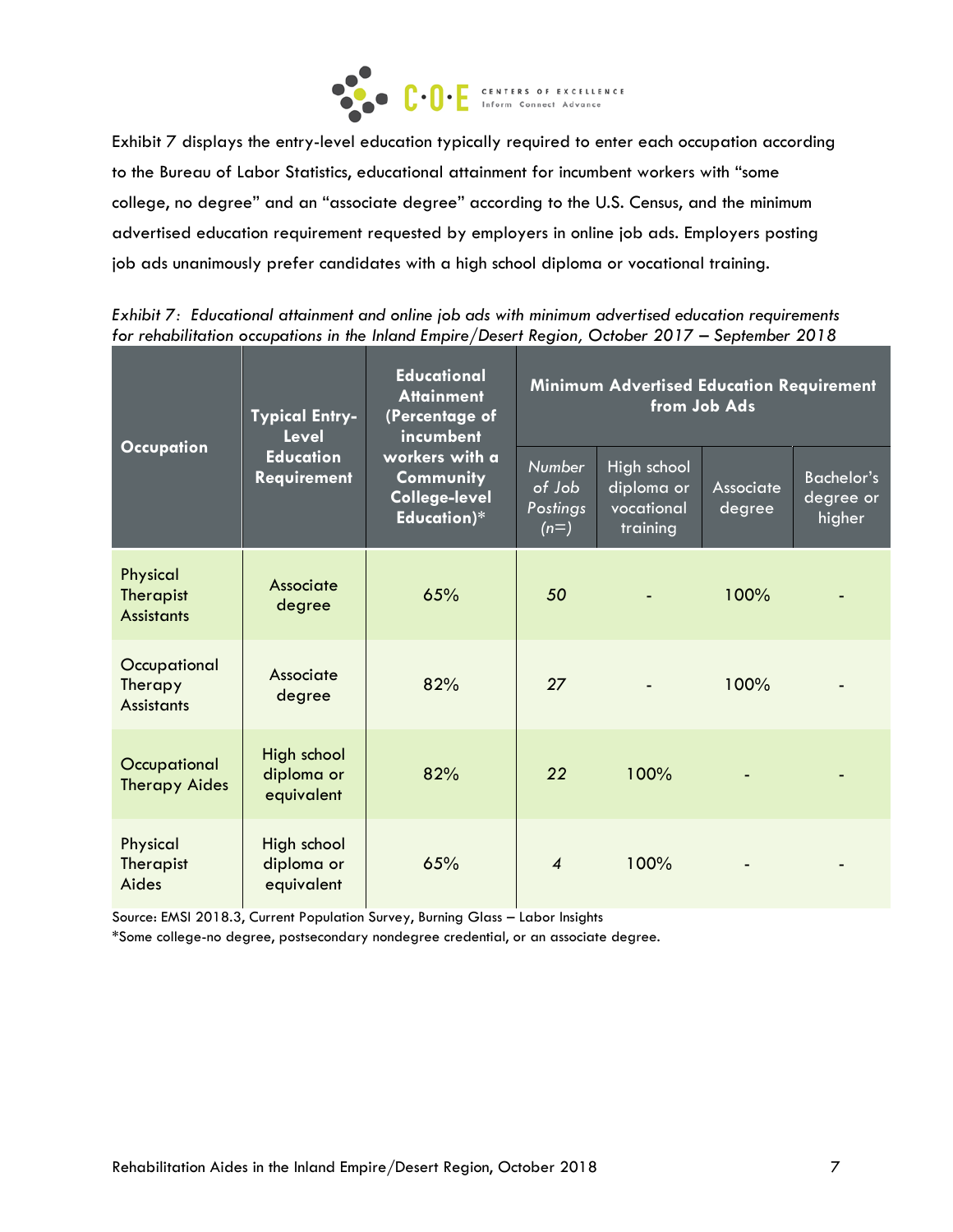

Exhibit 8 displays the top certifications required by employers posting job ads for rehabilitation occupations in the Inland Empire/Desert Region. Not all employers requested certifications for their rehabilitation occupations.

*Exhibit 8: Top certifications required for rehabilitation occupations by employers' job ads in the Inland Empire/Desert Region, October 2017 – September 2018*

| <b>Occupation</b>                                | <b>Certifications</b>                                                                                                     |
|--------------------------------------------------|---------------------------------------------------------------------------------------------------------------------------|
| <b>Physical Therapist Assistants</b><br>$(n=87)$ | <b>Basic Life Saving (BLS)</b><br>$\bullet$<br>American Physical Therapy Association (APTA)<br>$\bullet$<br>Certification |
| Occupational Therapy Assistants<br>$(n=128)$     | <b>Certified Occupational Therapy Assistant (COTA)</b><br><b>Basic Life Saving (BLS)</b><br>$\bullet$                     |
| Occupational Therapy Aides<br>$(n=12)$           | <b>Certified Occupational Therapy Assistant (COTA)</b><br><b>Basic Life Saving (BLS)</b><br>$\bullet$                     |
| Physical Therapist Aides $(n=10)$                | <b>Physical Therapy Aide Certification</b><br>First Aid/CPR/AED<br>$\bullet$                                              |

Source: Burning Glass – Labor Insights

For more information regarding the importance of certifications for these occupations, as well as how to obtain them, please see the following resources:

- Occupational Therapy: [https://www.nbcot.org/en/Public/Occupational-](https://www.nbcot.org/en/Public/Occupational-Therapy#ImportanceofCertificationinOccupationalTherapy)[Therapy#ImportanceofCertificationinOccupationalTherapy](https://www.nbcot.org/en/Public/Occupational-Therapy#ImportanceofCertificationinOccupationalTherapy)
- Physical Therapy: [https://www.fsbpt.org/examcandidates/nationalexam\(npte\).aspx](https://www.fsbpt.org/examcandidates/nationalexam(npte).aspx)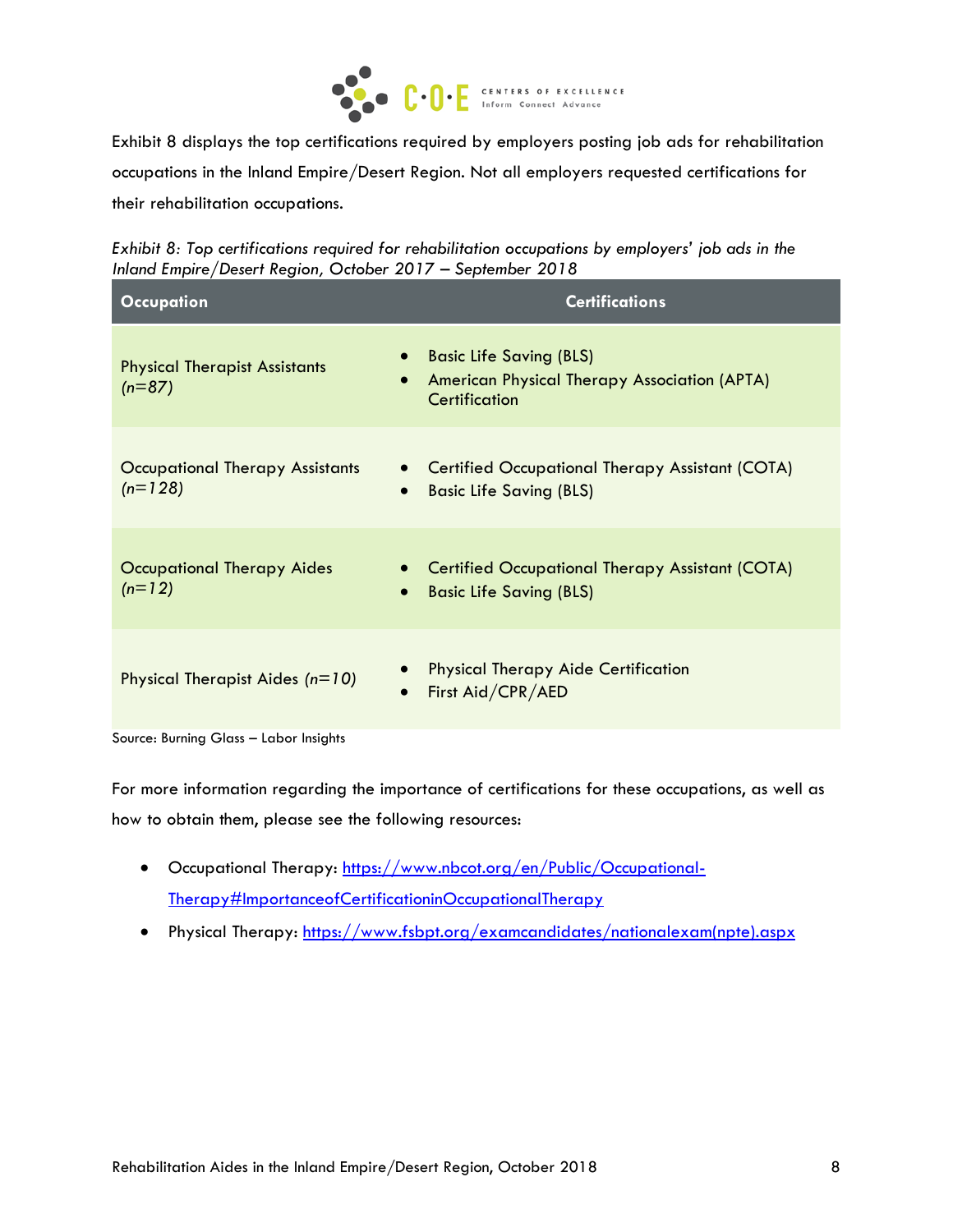

## **Student Completions**

According to LaunchBoard, the only college in the region with students taking courses in a physical therapy assistant program (TOP 1222.00) is San Bernardino Valley. In 2016-17, there was a headcount of 25 students taking one or more courses in this program at this college. Across the region, the only school issuing credentials for a physical therapy program is Loma Linda University. Exhibit 9 summarizes the most recent completion data for this program.

*Exhibit 9: Annual average student completions for physical therapy technician/assistant in the Inland Empire/Desert Region*

| 51.0806 Physical Therapy Technician/Assistant (CIP Program) | <b>Annual Average</b><br><b>Certificates or Other</b><br><b>Credit Awards</b><br>$(2013-16)$ |  |
|-------------------------------------------------------------|----------------------------------------------------------------------------------------------|--|
| <b>Loma Linda University</b>                                |                                                                                              |  |
| Associate degree                                            | 44                                                                                           |  |
| Total annual average other awards                           | 44                                                                                           |  |
| Course, IDENC                                               |                                                                                              |  |

Source: IPEDS

According to the Chancellor's Office Curriculum Inventory (COCI), there are no occupational therapy technology (TOP: 1218.00) courses or programs in the Inland Empire/Desert Region. The colleges listed Exhibit 10 are the only five programs throughout the state.

*Exhibit 10: Occupational therapy technology programs in California*

| <b>College</b>         | <b>Program Title</b>                                                                                                                              | <b>Associated TOP code</b>                 | <b>Award</b>                                     |
|------------------------|---------------------------------------------------------------------------------------------------------------------------------------------------|--------------------------------------------|--------------------------------------------------|
| Grossmont              | Occupational Therapy<br>Assistant                                                                                                                 | 1218.00 Occupational<br>Therapy Technology | A.S. Degree                                      |
| Monterey<br>Peninsula  | Pre-Occupational Therapy                                                                                                                          | 1218.00 Occupational<br>Therapy Technology | A.A. Degree                                      |
| Sacramento<br>City     | Occupational Therapy<br>Assistant                                                                                                                 | 1218.00 Occupational<br>Therapy Technology | A.S. Degree                                      |
| Santa Ana              | Occupational Therapy<br>Assistant                                                                                                                 | 1218.00 Occupational<br>Therapy Technology | A.S. Degree<br>and Certificate<br>of Achievement |
| Santa Monica<br>$\sim$ | <b>Rehabilitation Therapy Aide</b><br>$\mathbf{u}$ , and $\mathbf{v}$ , $\mathbf{v}$ , $\mathbf{v}$ , $\mathbf{v}$<br>$\sim$ $\sim$ $\sim$ $\sim$ | 1218.00 Occupational<br>Therapy Technology | Noncredit<br>program                             |

Source: Chancellor's Office Curriculum Inventory (COCI)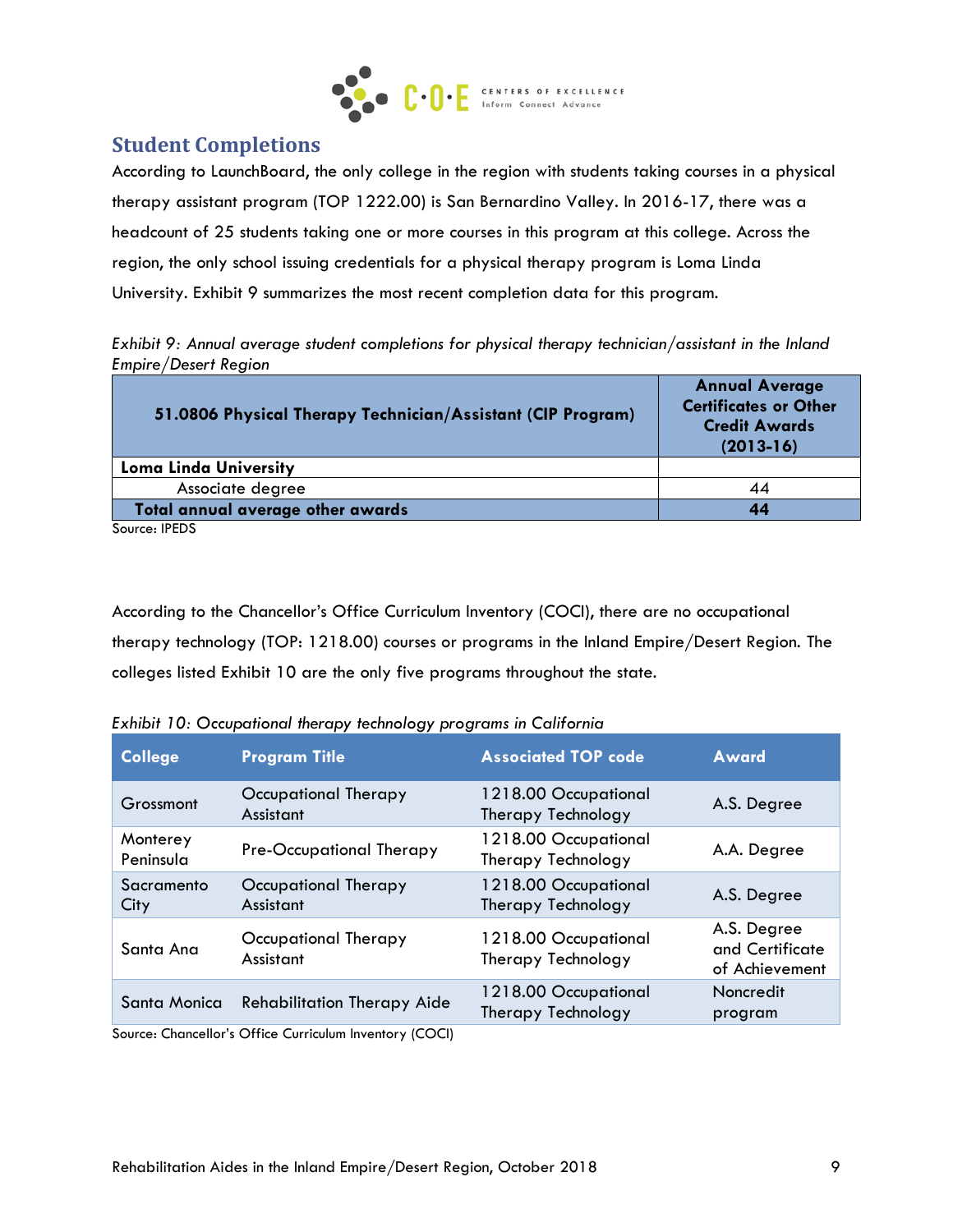

## **Sources**

O\*Net Online Labor Insight/Jobs (Burning Glass) Economic Modeling Specialists International (EMSI) Employment Development Department, Labor Market Information Division, OES Employment Development Department, Unemployment Insurance Dataset CTE LaunchBoard Statewide CTE Outcomes Survey Living Insight Center for Community Economic Development California Community Colleges Chancellor's Office Management Information Systems (MIS)

Michael Goss, Director Center of Excellence, Inland Empire/ Desert Region **[michael.goss@chaffey.edu](mailto:michael.goss@chaffey.edu)** October 2018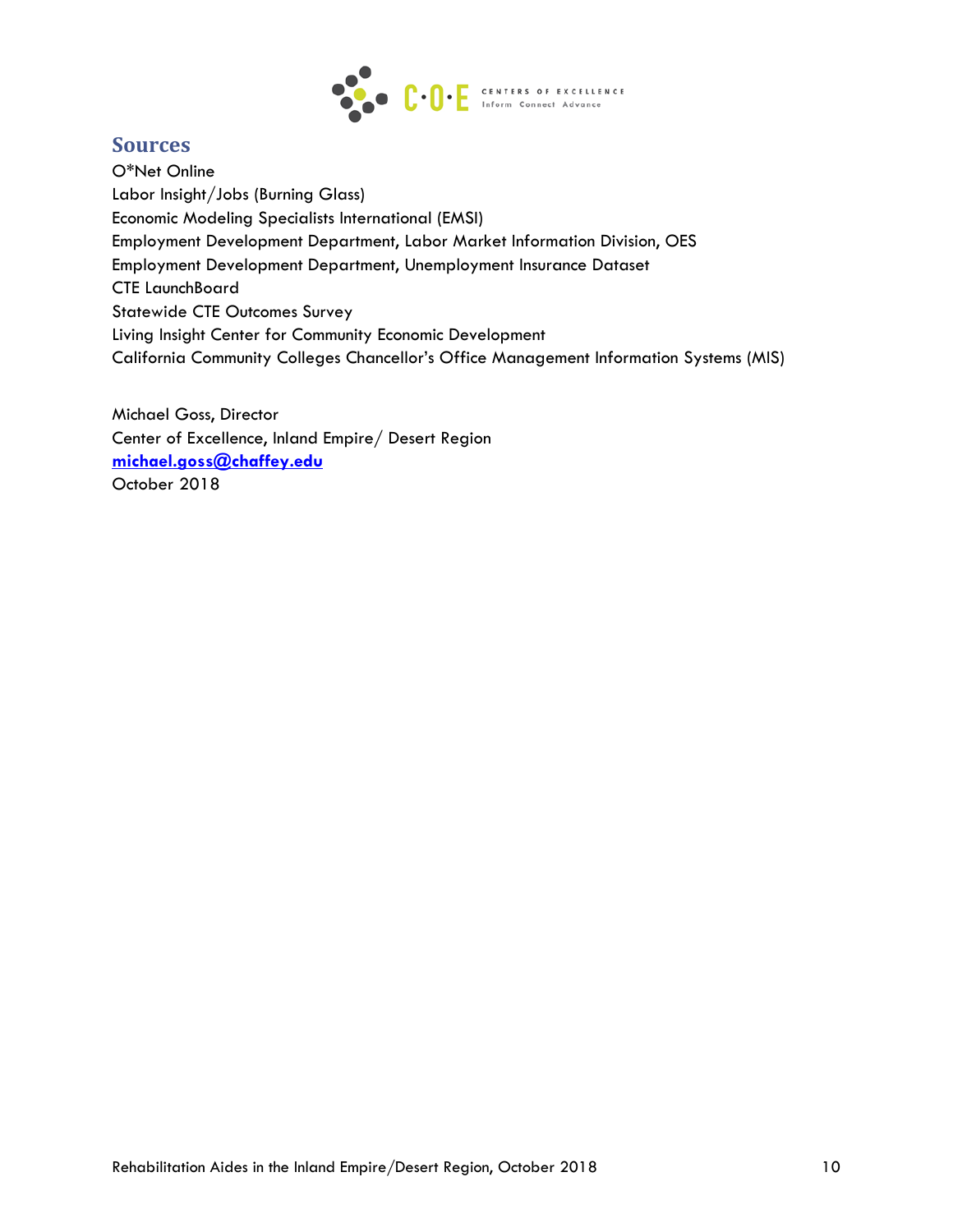

# **Appendix A: Occupation definitions, sample job titles, five-year projections, and earnings for rehabilitation occupations**

#### **Occupational Therapy Assistant (31-2011)**

Assist occupational therapists in providing occupational therapy treatments and procedures. May, in accordance with State laws, assist in development of treatment plans, carry out routine functions, direct activity programs, and document the progress of treatments. Generally requires formal training.

*Sample job titles: Acute Care Occupational Therapy Assistant, Certified Occupational Therapist Assistant (COTA), Certified Occupational Therapist Assistant/Licensed (COTA/L), Certified Occupational Therapy Assistant (COTA), Certified Occupational Therapy Assistant-Licensed (COTA-L), Licensed Occupational Therapy Assistant, Occupational Therapist Assistant, Occupational Therapy Assistant (OTA), Rehabilitation Assistant, School Based Certified Occupational Therapy Assistant, Staff Certified Occupational Therapist Assistant/Licensed (Staff COTA/L)*

*Entry-Level Educational Requirement: Associate degree*

*Training Requirement: None*

*Percentage of incumbent workers with a Community College Credential or Some Postsecondary Coursework: 82%*

#### **Occupational Therapy Aides (31-2012)**

Under close supervision of an occupational therapist or occupational therapy assistant, perform only delegated, selected, or routine tasks in specific situations. These duties include preparing patient and treatment room.

*Sample job titles: Certified Occupational Rehabilitation Aide (CORA), Direct Service Professional, Direct Support Staff, Occupational Therapy Aide (OT Aide), Occupational Therapy Technician (OT Tech), Occupational Rehabilitation Aide, Rehabilitation Aide (Rehab Aide), Rehabilitation Aide/Scheduler, Rehabilitation Services Aide, Rehabilitation Technician (Rehab Tech), Restorative Aide, Restorative Coordinator, Rehab Aide*

*Entry-Level Educational Requirement: High school diploma or equivalent Training Requirement: Less than one-month on-the-job training Percentage of incumbent workers with a Community College Credential or Some Postsecondary Coursework: 82%*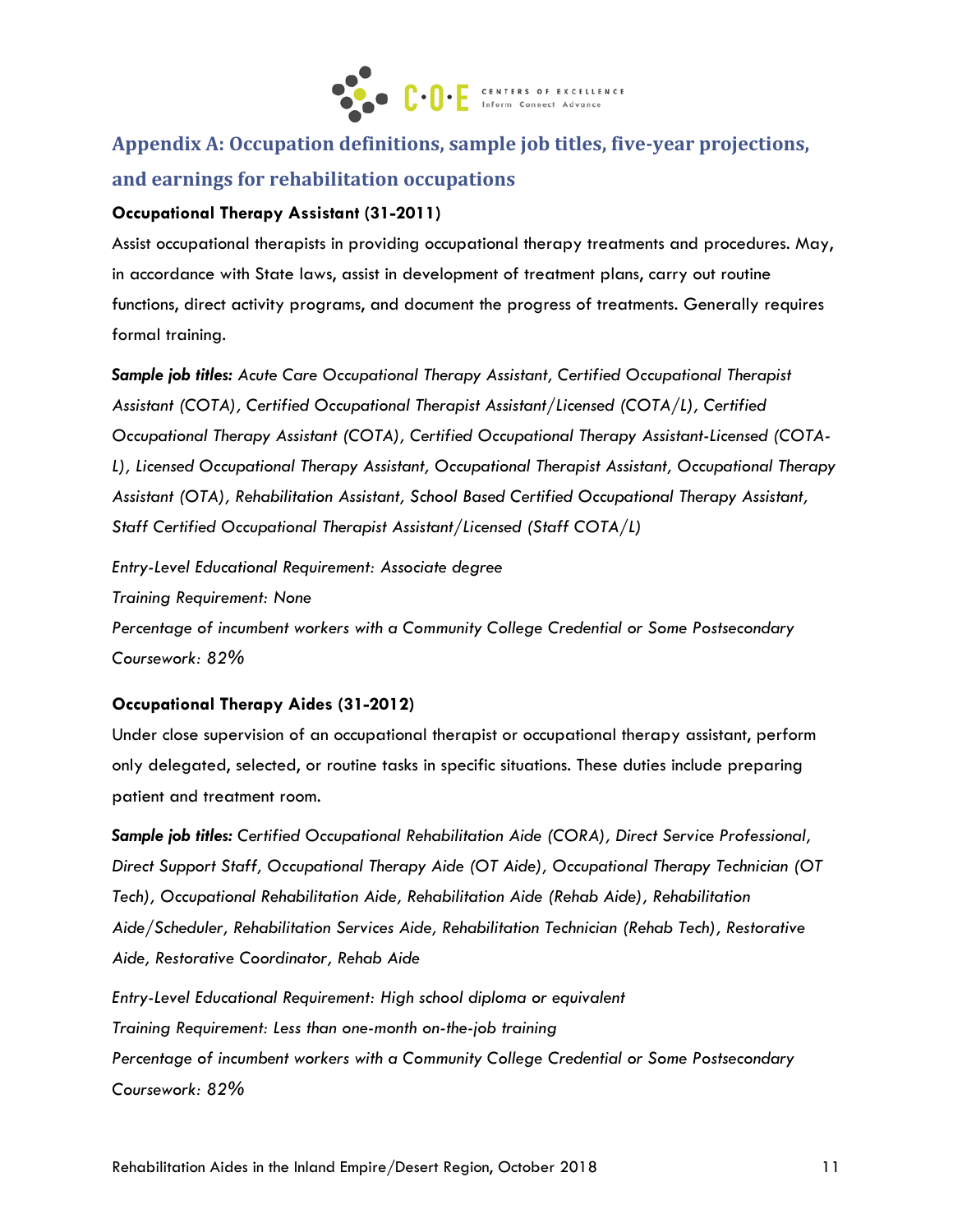

#### **Physical Therapist Assistants (31-2021)**

Assist physical therapists in providing physical therapy treatments and procedures. May, in accordance with State laws, assist in the development of treatment plans, carry out routine functions, document the progress of treatment, and modify specific treatments in accordance with patient status and within the scope of treatment plans established by a physical therapist. Generally requires formal training.

*Sample job titles: Certified Physical Therapist Assistant (CPTA), Home Health Physical Therapist Assistant, Licensed Physical Therapist Assistant (LPTA), Outpatient Physical Therapist Assistant, Per Diem Physical Therapist Assistant (Per Diem PTA), Physical Therapist Assistant (PTA), Physical Therapist Assistant and Nurse Aide, Physical Therapy Assistant (PTA), Physical Therapy Technician (Physical Therapy Tech), Rehabilitation Aide, Rehabilitation Assistant, Staff Physical Therapy Assistant*

*Entry-Level Educational Requirement: Associate degree Training Requirement: None*

*Percentage of incumbent workers with a Community College Credential or Some Postsecondary Coursework: 65%*

### **Physical Therapist Aides (31-2022)**

Under close supervision of a physical therapist or physical therapy assistant, perform only delegated, selected, or routine tasks in specific situations. These duties include preparing the patient and the treatment area.

*Sample job titles: Clinical Rehabilitation Aide, Physical Therapist Aide (PTA), Physical Therapist Technician (Physical Therapy Tech), Physical Therapy Aide (PTA), Physical Therapy Attendant, Physical Therapy Technician, Rehabilitation Aide, Rehabilitation Attendant, Restorative Aide (RA), Restorative Care Technician, Therapy Aide*

*Entry-Level Educational Requirement: High school diploma or equivalent Training Requirement: Less than one-month on-the-job training Percentage of incumbent workers with a Community College Credential or Some Postsecondary Coursework: 65%*